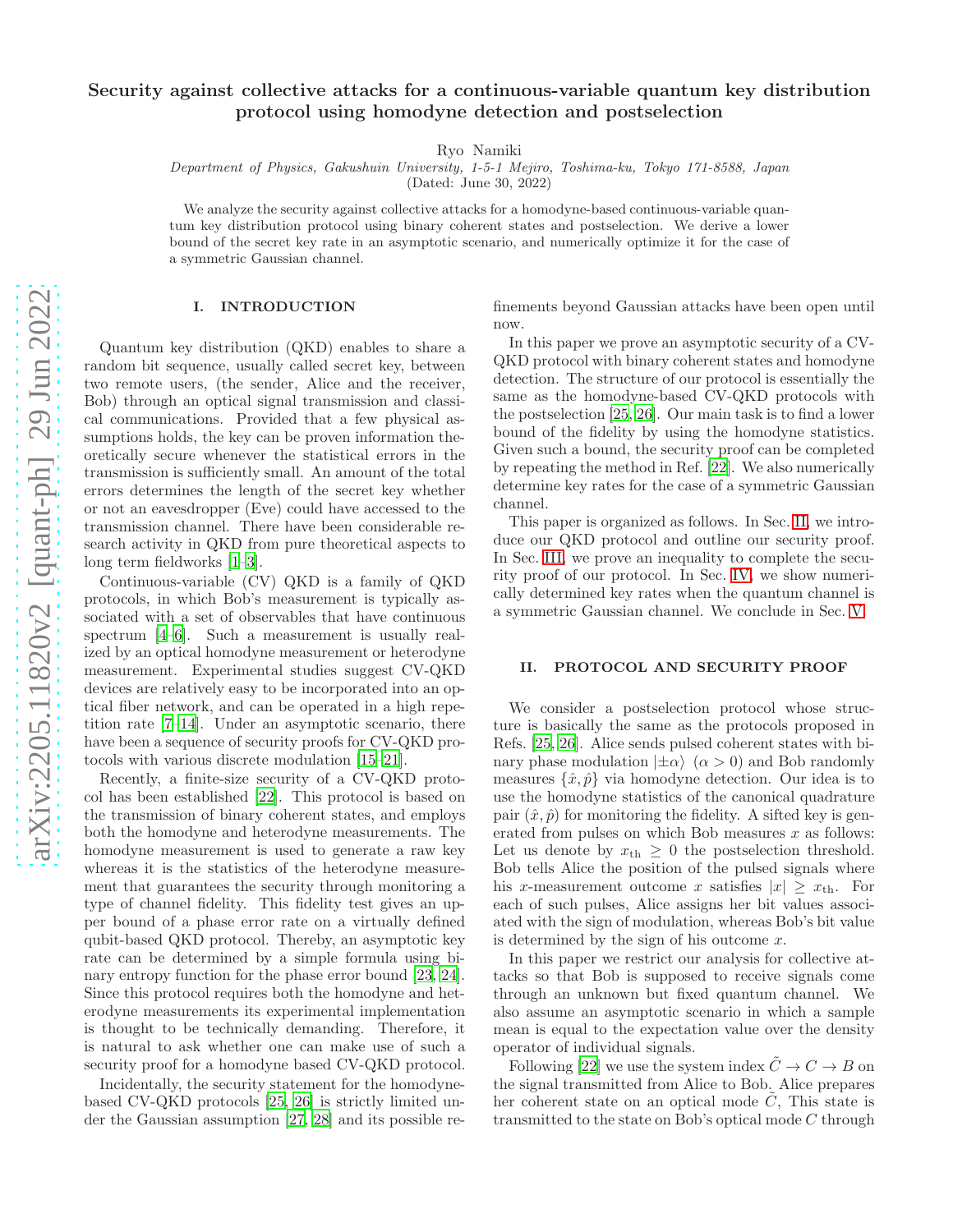a quantum channel  $\mathcal{E}_{\tilde{C}\to C}$ . Bob virtually converts the state in the optical mode  $C$  into a state in a qubit system B by a completely positive (CP) map  $\mathcal{F}_{C\rightarrow B}$ . This sequence is symbolically summarized as

$$
\tilde{C} \xrightarrow{\mathcal{E}} C \xrightarrow{\mathcal{F}} B. \tag{1}
$$

Then, Bob's homodyne measurement process can be effectively represented by the CP map  $\mathcal F$  and a Z measurement on B.

For a concrete description we may use an entanglement based picture with an initial entangled state in a bipartite system  $AC$  consists of a qubit and the optical mode  $C$ ,

$$
|\Psi\rangle_{A\tilde{C}}:=\frac{1}{\sqrt{2}}(|0\rangle_A\ket{\alpha}_{\tilde{C}}+|1\rangle_A\ket{-\alpha}_{\tilde{C}}). \hspace{1cm} (2)
$$

As we have assumed that Eve performs a collective attack, the system  $C$  is sent to Bob through a quantum channel  $\mathcal E$ . Thereby, the state shared between Alice and Bob can be written as

$$
\rho_{AC} = \mathcal{I}_A \otimes \mathcal{E}_{\tilde{C} \to C} \left( \rho_{A\tilde{C}}^{(0)} \right), \tag{3}
$$

where we define  $\rho^{(0)} := |\Psi\rangle\langle\Psi|$  and  $\mathcal{I}_A$  represents the identity map acting on Alice's qubit system A.

Let us denote by  $\rho_C$  a density operator in the optical mode that Bob receives and let be  $x \in \mathbb{R}$  an outcome of Bob's homodyne measurement on the  $x$  quadrature. We consider the form of the CP map that converts  $\rho_C$ into a possibly subnormalized density operator of a qubit system:

$$
\mathcal{F}_{C \to B}(\rho_C) = \int_0^\infty K_x \rho_C K_x^\dagger dx \tag{4}
$$

with

$$
K_x := \sqrt{f_{\rm suc}(x)} \left( |0\rangle_B \left\langle x|_C + |1\rangle_B \left\langle -x|_C \right\rangle, \right. (5)
$$

where  $\{ |0\rangle_B , |1\rangle_B \}$  denotes the Z basis of the qubit system  $B, |x\rangle$  denotes the homodyne basis of the x quadrature, and  $f_{\text{suc}}(x) \in [0,1]$  represents the probability that the mode conversion is carried out associated with the measurement outcomes  $\pm x$ . In what follows we consider the form of a step function with the postselection parameter  $x_{\text{th}} \geq 0$ ,

$$
f_{\rm suc}(x) = \begin{cases} 1, & x \ge x_{\rm th} \\ 0, & x \in [0, x_{\rm th}). \end{cases}
$$
 (6)

Note that F is trace decreasing if  $x_{\text{th}} > 0$ .

Now, starting with  $\rho_{AC}$  in Eq. [\(3\)](#page-1-0), Alice and Bob generate a sifted key associated with a joint  $Z_A \otimes Z_B$  measurement of the final state

$$
\rho_{AB} := \mathcal{I}_A \otimes \mathcal{F}_{C \to B}(\rho_{AC}). \tag{7}
$$

Thereby, the probability of obtaining a sifted bit is give by

$$
p_{x_{\text{th}}} := \text{Tr}[\rho_{AB}] = \text{Tr}\left(\rho_{AC} \int_0^\infty K_x^\dagger K_x dx\right),\qquad(8)
$$

and the bit error rate of the sifted key is given by

<span id="page-1-7"></span>
$$
e_{\text{bit}} := \frac{\text{Tr}\left[\rho_{AB}\left(|0\rangle\langle0|_{A}\otimes|1\rangle\langle1|_{B}+|1\rangle\langle1|_{A}\otimes|0\rangle\langle0|_{B}\right)\right]}{p_{x_{\text{th}}}}.\tag{9}
$$

Here, we note that  $p_{x_{\text{th}}}$  and  $e_{\text{bit}}$  can be determined directly through our homodyne measurement of the variable  $\hat{x}$ .

Since our protocol can be seen as a protocol based on the transmission of a qubit system, the secret key rate in the asymptotic limit can be determined by estimating the error rate in the  $X$  basis often called the phase error rate [\[23](#page-6-2), [24](#page-6-3)]. In order to give an expression of the phase error rate on the sifted key, let us start by noting that the operator  $K_x$  in Eq. [\(5\)](#page-1-1) can be written as

<span id="page-1-10"></span>
$$
K_x = \sqrt{2f_{\rm suc}(x)} \left( |+\rangle_B \left\langle x|_C \Pi_{\rm ev} + |-\rangle_B \left\langle -x|_C \Pi_{\rm od} \right\rangle, \right. \right) \tag{10}
$$

<span id="page-1-0"></span>where the  $X$  basis of Bob's qubit is defined as

<span id="page-1-3"></span><span id="page-1-2"></span>
$$
|\pm\rangle_B := \frac{1}{\sqrt{2}} (|0\rangle_B \pm |1\rangle_B)
$$
 (11)

and the projection to the even (odd) photon number subspace of the optical mode is defined as

$$
\Pi_{\text{ev}} := \sum_{n=0}^{\infty} (|2n\rangle \langle 2n|)_{C}
$$
  
\n
$$
\Pi_{\text{od}} := \sum_{n=0}^{\infty} (|2n+1\rangle \langle 2n+1|)_{C}.
$$
 (12)

<span id="page-1-5"></span><span id="page-1-1"></span>The relation in Eq. [\(10\)](#page-1-2) can be derived from the Eqs.  $(5)$ ,  $(11)$ ,  $(12)$ , and the following two equations:

<span id="page-1-4"></span>
$$
\langle x|_{C} (\Pi_{\text{ev}} + \Pi_{\text{od}}) = \langle x|_{C}
$$
  

$$
\langle x|_{C} (\Pi_{\text{ev}} - \Pi_{\text{od}}) = \langle -x|_{C},
$$
 (13)

where the last relation comes from the parity of the wave functions, i.e.,  $\langle x|n \rangle = (-1)^n \langle -x|n \rangle$ .

For a notation convention we may define a pair of positive operators

$$
M_{\text{ev}(\text{od})}^{\text{suc}} := 2 \int_0^\infty f_{\text{suc}}(x) \Pi_{\text{ev}(\text{od})} |x\rangle \langle x|_C \Pi_{\text{ev}(\text{od})} dx. \tag{14}
$$

With the help of Eqs. [\(4\)](#page-1-5) and [\(10\)](#page-1-2), this gives the probability obtaining "+" or "−" outcome at the measurement on the  $X$  basis as

<span id="page-1-11"></span><span id="page-1-8"></span>
$$
\langle +|\mathcal{F}_{C\to B}(\rho_C)|+\rangle_B = \text{Tr}(\rho_C M_{\text{ev}}^{\text{suc}})
$$
  

$$
\langle -|\mathcal{F}_{C\to B}(\rho_C)|-\rangle_B = \text{Tr}(\rho_C M_{\text{od}}^{\text{suc}}).
$$
 (15)

<span id="page-1-6"></span>One can readily confirm that this pair can be associated with the probability  $p_{x_{\text{th}}}$  defined in Eq. [\(8\)](#page-1-6)

<span id="page-1-9"></span>
$$
p_{x_{\text{th}}} = \text{Tr} \left[ \rho_{AB} \mathbb{1}_A \otimes (|\!+\rangle\langle+|\!+\!|-\rangle\langle-|\rangle_B \right]
$$
  
=\text{Tr} \left[ \rho\_{AC} (M\_{\text{ev}}^{\text{suc}} + M\_{\text{od}}^{\text{suc}}) \right], \tag{16}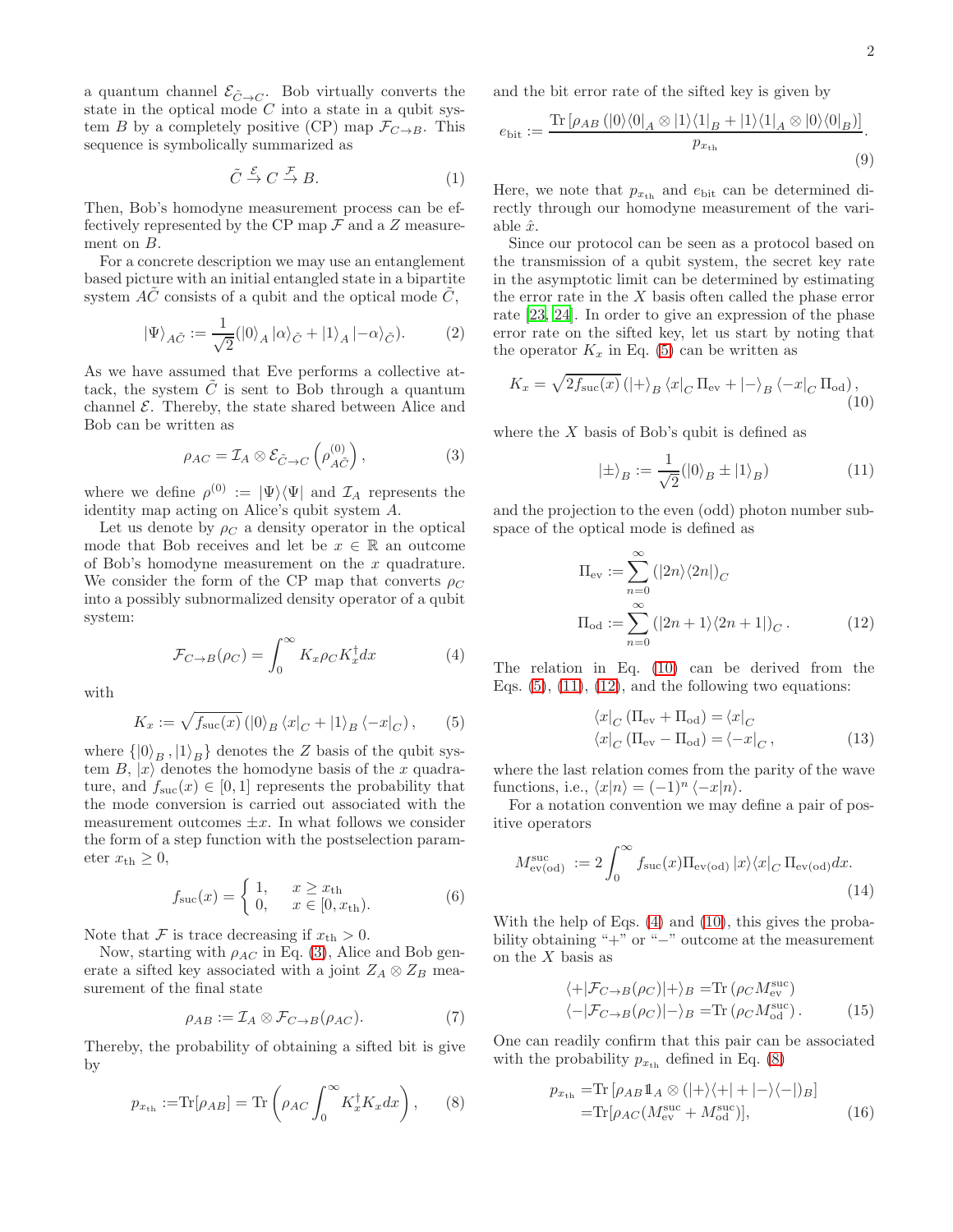where  $\ket{\pm}_{A} = \frac{1}{\sqrt{2}}$  $\frac{1}{2}(|0\rangle_A \pm |1\rangle_A)$  represents Alice's X basis. Now, let us define the phase error rate being symmetric

to the bit error rate  $e_{\text{bit}}$  in Eq. [\(9\)](#page-1-7) as

$$
e_{\rm ph} := \frac{\text{Tr}\left[\rho_{AB}\left(|+\rangle\langle+|_{A}\otimes|-\rangle\langle-|_{B}+|-\rangle\langle-|_{A}\otimes|+\rangle\langle+|_{B}\right)\right]}{p_{x_{\rm th}}}.
$$
\n(17)

From Eqs. [\(15\)](#page-1-8) and [\(16\)](#page-1-9), it can be expressed in terms of qubit-mode elements on the joint system AC as

$$
e_{\rm ph} = \frac{\text{Tr}(\rho_{AC} M_{\rm ph}^{\rm suc})}{\text{Tr}[\rho_{AC}(M_{\rm ev}^{\rm suc} + M_{\rm od}^{\rm suc})]} = \frac{\text{Tr}(\rho_{AC} M_{\rm ph}^{\rm suc})}{p_{x_{\rm th}}},\quad(18)
$$

where the positive operator in the numerator is defined as

$$
M_{\rm ph}^{\rm suc} := |+\rangle\langle+|_A \otimes M_{\rm od}^{\rm suc} + |-\rangle\langle-|_A \otimes M_{\rm ev}^{\rm suc}.\tag{19}
$$

In contrast to the bit error rate  $e_{\text{bit}}$ , the phase error rate  $e<sub>ph</sub>$  cannot be observed directly in our protocol. This is because our homodyne measurement does not implement the filtering process associated with the projections  $\Pi_{ev}$ and  $\Pi_{od}$ . We thus consider an upper bound of  $e_{ph}$ , which can be determined through our protocol.

Due to Corollary 2 of Ref. [\[22](#page-6-1)], the following inequality holds for any  $\kappa, \gamma \geq 0$  and  $\beta \in \mathbb{C}$ :

$$
M_{\rm ph}^{\rm suc} \leq B_{\kappa,\gamma,\beta} \mathbb{1}_{AC} - \kappa \Pi_{\rm fid} + \gamma \Pi_{-}
$$
 (20)

where  $B_{\kappa,\gamma,\beta}$  is defined in Appendix [A,](#page-4-1) and

$$
\Pi_{\text{fid}} := (|0\rangle\langle 0|)_A \otimes (|\beta\rangle\langle \beta|)_C + (|1\rangle\langle 1|)_A \otimes (|-\beta\rangle\langle -\beta|)_C \n\Pi_- := (|-\rangle\langle -|)_A \otimes \mathbb{1}_C.
$$
\n(21)

Here,  $|\pm \beta\rangle$  denotes a pair of coherent states. From Eq. [\(20\)](#page-2-1), the phase error rate in Eq. [\(18\)](#page-2-2) can be bounded from above as

$$
e_{\rm ph} \leq \frac{B_{\kappa,\gamma,\beta} + \gamma \text{Tr}(\rho_{AC}\Pi_{-}) - \kappa \text{Tr}(\rho_{AC}\Pi_{\text{fid}})}{p_{x_{\rm th}}}.
$$
 (22)

Here, in the numerator, the first term  $B_{\kappa,\gamma,\beta}$  is independent of the state  $\rho_{AC}$ . The second term is determined by Alice's state preparation or the marginal state  $Tr_C(\rho_{AC})$ . In fact, this term is simply calculated to be

Tr(
$$
\rho_{AC}\Pi_{-}
$$
) =  $|| \langle - |_{A} | \Psi \rangle_{A\tilde{C}} ||^{2} = (1 - e^{-2|\alpha|^{2}})/2$ , (23)

where  $|\Psi\rangle$  is defined in Eq. [\(2\)](#page-1-10). It is only the last term in the numerator of Eq.  $(22)$  that depends on the transmission of the signal. This term is regarded as an average fidelity for a transmission of the binary coherent states. In fact, with the help of Eqs.  $(2)$  and  $(3)$ , we have the following expression:

$$
\text{Tr}(\rho_{AC}\Pi_{\text{fid}}) = \frac{1}{2} \langle \beta|\rho_+|\beta\rangle + \frac{1}{2} \langle -\beta|\rho_-| - \beta \rangle, \qquad (24)
$$

where we define

$$
\rho_{\pm} := \mathcal{E}(|\pm\alpha\rangle\langle\pm\alpha|). \tag{25}
$$

In Ref. [\[22\]](#page-6-1), such a fidelity term  $\text{Tr}(\rho_{AC} \Pi_{\text{fid}})$  is lower bounded by using the statistics of Bob's heterodyne measurement. Here, we use another lower bound based on Bob's homodyne statistics:

<span id="page-2-9"></span><span id="page-2-5"></span>
$$
\text{Tr}(\rho_{AC}\Pi_{\text{fid}}) \ge F_0(\rho_{\pm}, \beta),\tag{26}
$$

where  $F_0$  will be defined in Eq. [\(38\)](#page-3-1) below. As we will see in next section, this function  $F_0$  is determined by the first and second moments of the canonical variables:

$$
\{\operatorname{Tr}[\rho_{\pm}\hat{x}], \operatorname{Tr}[\rho_{\pm}\hat{p}], \operatorname{Tr}[\rho_{\pm}\hat{x}^2], \operatorname{Tr}[\rho_{\pm}\hat{p}^2]\}.
$$
 (27)

<span id="page-2-2"></span>Therefore, the lower bound of the fidelity can be obtained from the homodyne statistics of the quadrature pair  $(\hat{x}, \hat{p})$ observed in our protocol.

From Eqs.  $(22)$ ,  $(23)$ , and  $(26)$  we obtain an upper bound of the phase error rate:

$$
e_{\rm ph} \le \frac{B_{\kappa,\gamma,\beta} + \gamma (1 - e^{-2|\alpha|^2})/2 - \kappa F_0(\rho_\pm, \beta)}{p_{x_{\rm th}}} =: \tilde{e}.\tag{28}
$$

This gives a lower bound of an asymptotic key rate [\[23](#page-6-2), [24\]](#page-6-3)

<span id="page-2-11"></span><span id="page-2-7"></span>
$$
G(\alpha, x_{\text{th}}) = p_{x_{\text{th}}} \max [0, 1 - h(\tilde{e}) - h(e_{\text{bit}})]
$$
 (29)

<span id="page-2-1"></span>where  $h(e) = 1 - e \log_2 e - (1 - e) \log_2 (1 - e)$  is binary entropy function, and the term  $h(e_{\text{bit}})$  represents the portion of bits deleted to accomplish an ideal error correction.

Note that  $G(\alpha, x_{\text{th}})$  works as a key rate for any  $\kappa, \gamma \geq 0$ and  $\beta \in \mathbb{C}$ . In practical application, we may numerically optimize  $(\kappa, \gamma, \beta)$  as well as  $(\alpha, x_{\text{th}})$  to obtain a higher key rate. For the case of a phase insensitive quantum channel with the transmission  $\eta > 0$ , we may consider the optimization around  $\beta = \sqrt{\eta} \alpha$  so as not to induce much degradation in the fidelity term in Eq. [\(24\)](#page-2-6). Note also that the term  $h(e_{\text{bit}})$  in the right-hand side of Eq. [\(29\)](#page-2-7) is often replaced with  $fh(e_{bit})$  by considering an inefficiency parameter  $f \geq 1$  so as to take into account the performance of a practical error correction process.

<span id="page-2-4"></span><span id="page-2-3"></span>We will determine the function  $F_0$  of Eq. [\(26\)](#page-2-5) in next section. After that we show numerically determined key rates for a symmetric Gaussian channel in Sec. [IV.](#page-3-0)

### <span id="page-2-0"></span>III. LOWER BOUND OF THE FIDELITY

In order to derive the fidelity bound in Eq. [\(26\)](#page-2-5) we prove the following theorem.

<span id="page-2-10"></span><span id="page-2-6"></span>**Theorem 1.** Let  $\rho$  be a density operator and  $|\beta\rangle$  be a coherent state with the amplitude  $\beta \in \mathbb{C}$ , i.e.,  $\hat{a} | \beta \rangle =$  $\beta$ | $\beta$ ). Let us define a pair of quadrature operators as

<span id="page-2-8"></span>
$$
\begin{aligned}\n\hat{x} &= (\hat{a} + \hat{a}^{\dagger})/2 \\
\hat{p} &= (\hat{a} - \hat{a}^{\dagger})/(2i).\n\end{aligned} \tag{30}
$$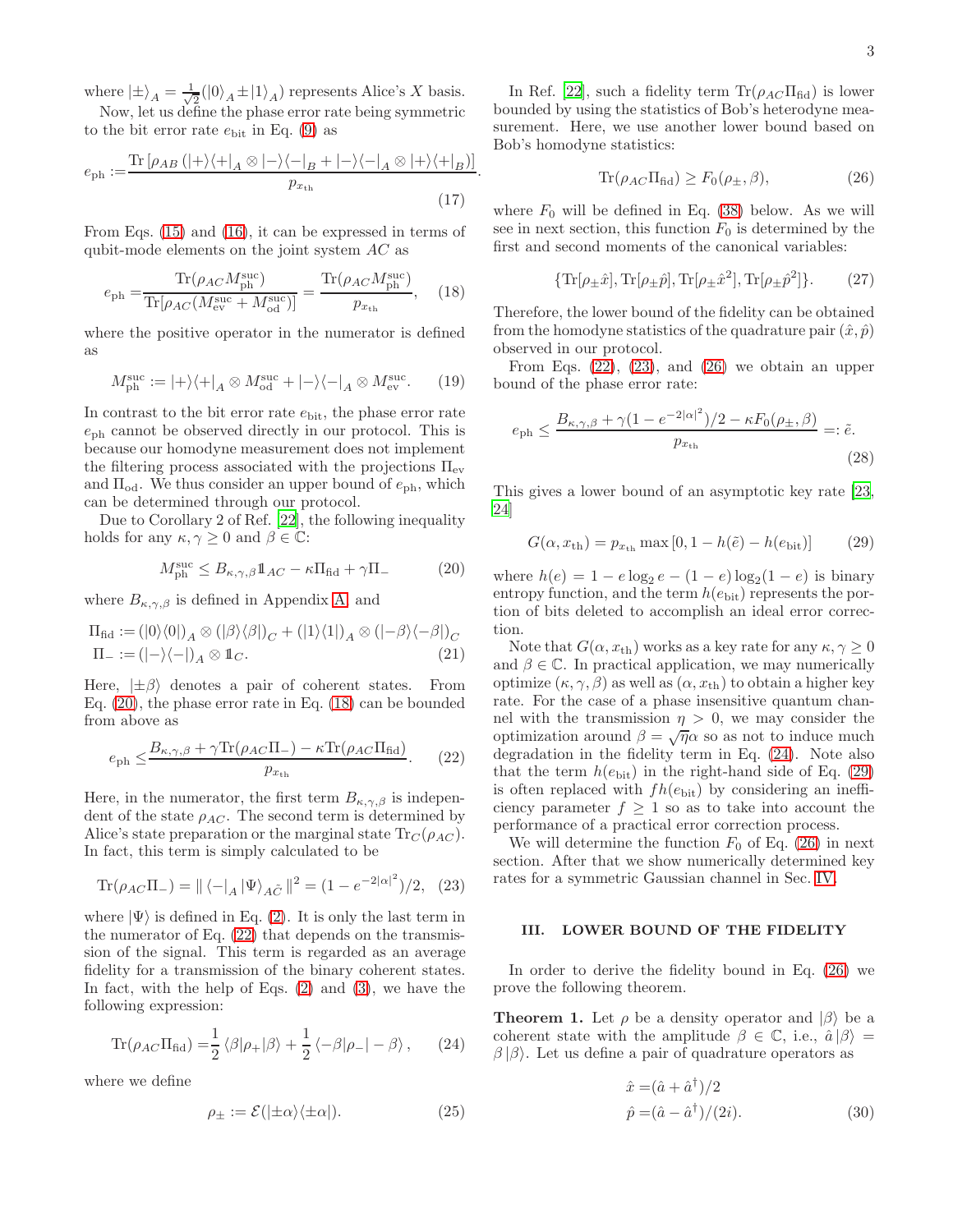Then, the fidelity to a coherent state  $\langle \beta | \rho | \beta \rangle$  is bounded from below as

$$
\langle \beta | \rho | \beta \rangle \ge \frac{3}{2} - \text{Tr} \left[ \rho \left( (\hat{x} - x_{\beta})^2 + (\hat{p} - p_{\beta})^2 \right) \right] \tag{31}
$$

where  $x_{\beta} := \langle \beta | \hat{x} | \beta \rangle = \text{Re}(\beta)$  and  $p_{\beta} := (\beta | \hat{p} | \beta) =$  $\text{Im}(\beta)$ .

This theorem was essentially proven in Ref. [\[29\]](#page-6-8). Note that the standard commutation relation  $[\hat{a}, \hat{a}^{\dagger}] = 1 \text{ and}$ the normalization in Eq. [\(30\)](#page-2-8) imply  $[\hat{x}, \hat{p}] = i\frac{1}{2}$ .

Proof. The fidelity to the vacuum state can be bounded as

$$
\langle 0|\rho|0\rangle = \text{Tr}[\rho|0\rangle\langle 0|] = \text{Tr}[\rho(\mathbb{1} - \sum_{n=1}^{\infty} |n\rangle\langle n|)]
$$

$$
\geq \text{Tr}[\rho(\mathbb{1} - \sum_{n=0}^{\infty} n|n\rangle\langle n|)] = \text{Tr}[\rho(\mathbb{1} - \hat{n})], \quad (32)
$$

where  $\{|n\rangle\}_{n=0,1,2,\cdots}$  denotes the number basis and  $\hat{n}$  is the number operator. This operator can be associated with the quadrature operators as

$$
\hat{n} = \hat{a}^{\dagger}\hat{a} = (\hat{x} - i\hat{p})(\hat{x} + i\hat{p}) = \hat{x}^2 + \hat{p}^2 + i[\hat{x}, \hat{p}]
$$

$$
= \hat{x}^2 + \hat{p}^2 - \frac{1}{2}.
$$
 (33)

Substituting Eq. [\(33\)](#page-3-2) into Eq. [\(32\)](#page-3-3) we have

$$
\langle 0|\rho|0\rangle \ge \frac{3}{2} - \text{Tr}[\rho(\hat{x}^2 + \hat{p}^2)].
$$
 (34)

Let us define the displacement operator by its action to a coherent state as

$$
D_{\beta} |\alpha\rangle = |\alpha + \beta\rangle. \tag{35}
$$

This implies

$$
D_{\beta}\hat{a}D_{\beta}^{\dagger} = \hat{a} - \beta. \tag{36}
$$

Then the bound Eq. [\(31\)](#page-3-4) is obtained from Eq. [\(34\)](#page-3-5) by the replacement

$$
\rho \to D_{\beta}^{\dagger} \rho D_{\beta}.
$$
 (37)

 $\blacksquare$ 

<span id="page-3-1"></span>.

Now we can readily obtain the inequality in Eq. [\(26\)](#page-2-5) by using Eq. [\(31\)](#page-3-4) on the right-hand side of Eq. [\(24\)](#page-2-6). This determines the quantity  $F_0$  in Eq. [\(26\)](#page-2-5) as follows:

$$
F_0(\rho_{\pm}, \beta) := \frac{3}{2} - \frac{1}{2} \left\{ \text{Tr}[\rho_+(\hat{x} - x_\beta)^2] + \text{Tr}[\rho_+(\hat{p} - p_\beta)^2] \right\} - \frac{1}{2} \left\{ \text{Tr}[\rho_-(\hat{x} - x_{-\beta})^2] + \text{Tr}[\rho_-(\hat{p} - p_{-\beta})^2] \right\}
$$
(38)

Note that this can be written as a linear combination of the quantities listed in Eq. [\(27\)](#page-2-9). Hence, the fidelity bound can be determined by Bob's homodyne measurements.

# <span id="page-3-0"></span>IV. NUMERICAL SIMULATION

<span id="page-3-4"></span>In this section, we consider a symmetric Gaussian channel and numerically determine a lower bound of the key rate.

We assume a symmetric Gaussian channel with transmission  $\eta \in [0,1]$  and the excess noise  $\xi > 0$ . For an input of a coherent state, the output of the channel can be written as

$$
\mathcal{E}(|\alpha\rangle\langle\alpha|) = \frac{2}{\pi\xi} \int_{\gamma \in \mathbb{C}} d^2 \gamma \left| \sqrt{\eta} \alpha + \gamma \right\rangle \langle \sqrt{\eta} \alpha + \gamma \left| e^{-\frac{2|\gamma|^2}{\xi}} \right|.
$$
\n(39)

<span id="page-3-3"></span>In the case of  $\alpha \in \mathbb{R}$ , this gives

<span id="page-3-6"></span>
$$
\langle \hat{x} \rangle_{\rho_{\pm}} = \text{Tr}[\rho_{\pm} \hat{x}] = \pm \sqrt{\eta} \alpha \tag{40}
$$

$$
\langle \hat{p} \rangle_{\rho_{\pm}} = \text{Tr}[\rho_{\pm} \hat{p}] = 0 \tag{41}
$$

$$
\langle \hat{x}^2 \rangle_{\rho_{\pm}} = \text{Tr}[\rho_{\pm} \hat{x}^2] = \eta \alpha^2 + \frac{1}{4} (1 + \xi)
$$
 (42)

$$
\langle \hat{p}^2 \rangle_{\rho_{\pm}} = \text{Tr}[\rho_{\pm} \hat{x}^2] = \frac{1}{4} (1 + \xi),
$$
 (43)

<span id="page-3-2"></span>where  $\rho_{\pm}$  is defined in Eq. [\(25\)](#page-2-10). Using these expressions we can write the quantity  $F_0$  in Eq. [\(38\)](#page-3-1) as

<span id="page-3-7"></span>
$$
F_0(\rho_\pm, \beta) = \left(1 - \frac{\xi}{2}\right) - \frac{1}{2} \left[ (\sqrt{\eta}\alpha - x_\beta)^2 + p_\beta^2 + (\sqrt{\eta}\alpha + x_{-\beta})^2 + p_{-\beta}^2 \right]
$$

$$
= \left(1 - \frac{\xi}{2}\right) - (\sqrt{\eta}\alpha - \beta)^2, \tag{44}
$$

<span id="page-3-5"></span>where we assume  $\beta > 0$  and set  $(x_{\beta}, p_{\beta}) = (\beta, 0)$  in the final expression.

From Eqs.  $(2)$  -  $(9)$  and  $(39)$ , we can write

$$
p_{x_{\text{th}}} = \frac{1}{2} \text{erfc}\left(\sqrt{\frac{2}{1+\xi}}(x_{\text{th}} - \sqrt{\eta}\alpha)\right) + \frac{1}{2} \text{erfc}\left(\sqrt{\frac{2}{1+\xi}}(x_{\text{th}} + \sqrt{\eta}\alpha)\right),\tag{45}
$$

$$
e_{\text{bit}} = (2 p_{x_{\text{th}}})^{-1} \text{erfc}\left(\sqrt{\frac{2}{1+\xi}}(x_{\text{th}} - \sqrt{\eta}\alpha)\right),
$$
 (46)

where the complementary error function is given by

<span id="page-3-8"></span>
$$
\operatorname{erfc}(x) = \frac{2}{\sqrt{\pi}} \int_x^{\infty} e^{-t^2} dt. \tag{47}
$$

Now,  $p_{x_{\text{th}}}$  and  $e_{\text{bit}}$  are represented as a function of  $(\alpha, x_{\text{th}}, \eta, \xi)$ . Then, the phase error bound  $\tilde{e}$  in Eq. [\(28\)](#page-2-11) with  $F_0$  in the form of Eq. [\(44\)](#page-3-7) is determined as a function of  $(\alpha, x_{\text{th}}, \eta, \xi)$  and  $(\kappa, \gamma, \beta)$  if we set  $(\beta_R, \beta_I) = (\beta, 0)$  in the definition of  $B_{\kappa,\gamma,\beta}$  in Appendix [A.](#page-4-1) Therefore, we can calculate the key rate in Eq. [\(29\)](#page-2-7) for a given set of the parameters  $(\alpha, x_{\text{th}}, \eta, \xi, \kappa, \gamma, \beta)$ .

Figure [1](#page-4-2) shows the key rate G in Eq.  $(29)$  as a function of the loss  $1 - \eta$  for a set of excess noise  $\xi$ . For each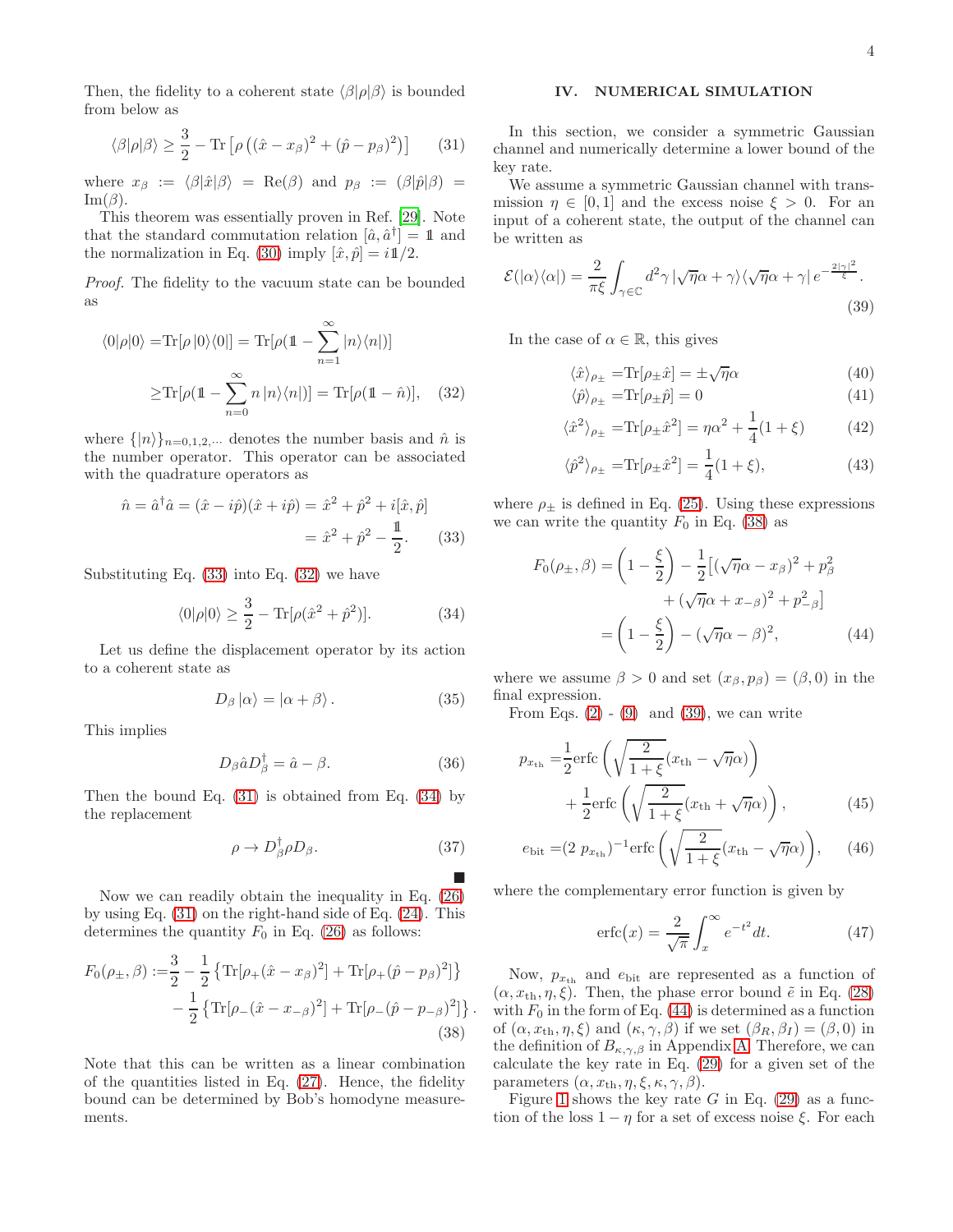

<span id="page-4-2"></span>FIG. 1. Log 10 of key rates as a function of channel loss  $1-\eta$ . The optimization is typically performed for  $\alpha^2 \in [0.2, 0.6]$ with a step size of 0.05,  $\gamma \in (0, 2]$  with a step size of 0.02, and  $\kappa \in (0, 30]$  with a step size of 0.1. In addition,  $\beta$  is somehow finely tuned around  $\hat{\beta} = \sqrt{\eta} \alpha$ .

value of  $(\eta, \xi)$ , the five positive parameters  $(\gamma, \kappa, \alpha, \beta, x_{\text{th}})$ were optimized to maximize  $G$ . Our key rate is typically lower than the key rate of four-state protocols given in [\[17,](#page-6-9) [18](#page-6-10)] by more than one order of magnitude. In comparison with the two-state protocol without postselection [\[15\]](#page-5-6), our key rates show relatively slow decay and longer transmission distances in which key rate is positive. Almost the same statement holds in conjunction with the three-state protocol without postselection [\[16\]](#page-6-11), at least in a certain parameter regime. Such a better performance in our protocol is thought to come from the use of the postselection although the difference in the security proofs potentially induces some impact. Note that the advantage of the postselection has been rather directly studied in the case of four-state protocols in Refs. [\[17,](#page-6-9) [18,](#page-6-10) [30\]](#page-6-12).

Our key rate is comparable to the asymptotic key rate in Ref. [\[22](#page-6-1)]. As an essential technical difference to Ref. [\[22](#page-6-1)] we use a different lower bound for the fidelity. However, it makes no much numerical significance in the present channel (See Appendix [B\)](#page-5-7). Another technical difference to Ref. [\[22](#page-6-1)], we have considered an optimization of the parameter  $\beta$ , which is fixed to  $\beta = \sqrt{\eta} \alpha$  in Ref. [\[22\]](#page-6-1). This optimization has typically induced a few percent improvement in the key rate.

# <span id="page-4-0"></span>V. CONCLUSION AND REMARKS

We have proven an asymptotic security of a CV-QKD protocol using binary coherent state and homodyne measurement, and develop a numerical method to show the key rate for a symmetric Gaussian channel. The structure of our protocol is essentially the same as the CV-QKD protocols with the postselection [\[25](#page-6-4), [26\]](#page-6-5), and our result would be useful to show the performance of those protocols. Our security proof is based on the method in Ref. [\[22\]](#page-6-1) that established a finite size security. In contrast

to Ref. [\[22\]](#page-6-1) our approach uses an unbounded function for the fidelity test. This prevents us from dealing with the finite-size security at least in the present form.

For a real world application, an important aspect is to establish the security under a trusted noise scenario, in which the detection noise at Bob's station is assumed to be independent of Eve's intervention [\[7](#page-5-4), [28,](#page-6-7) [31](#page-6-13)[–36\]](#page-6-14). Such a direction would be addressed elsewhere.

# ACKNOWLEDGMENTS

This work was performed for Council for Science, Technology and Innovation (CSTI), Cross-ministerial Strategic Innovation Promotion Program (SIP),"Photonics and Quantum Technology for Society 5.0" (Funding agency : QST).

# <span id="page-4-1"></span>Appendix A: Definition of  $B_{\kappa,\gamma,\beta}$

 $B_{\kappa,\gamma,\beta}$  in Eq. [\(20\)](#page-2-1) is defined through largest eigenvalues of a pair of matrices as followings:

$$
B_{\kappa,\gamma,\beta} := \max \left\{ \lambda_{\max} (M_{\rm 4d}^{\rm err}[\kappa,\gamma]), \lambda_{\max} M_{\rm 2d}^{\rm cor}[\kappa,\gamma] \right\}.
$$
\n(A1)

Here, we use a 4-by-4 matrix,

$$
M_{\rm 4d}^{\rm err}[\kappa, \gamma] = \begin{bmatrix} \frac{1}{\sqrt{V_{\rm od}}} & \sqrt{V_{\rm od}} & 0 & 0\\ \sqrt{V_{\rm od}} & \kappa C_{\rm od} + D_{\rm od} & \kappa \sqrt{C_{\rm od}} C_{\rm ev} & 0\\ 0 & \kappa \sqrt{C_{\rm od}} C_{\rm ev}, & \kappa C_{\rm ev} + D_{\rm ev} - \gamma & \sqrt{V_{\rm ev}}\\ 0 & 0 & \sqrt{V_{\rm ev}} & 1 - \gamma \end{bmatrix},
$$
\n(A2)

and a 2-by-2 matrix,

$$
M_{\rm 2d}^{\rm cor}[\kappa, \gamma] = \begin{bmatrix} \kappa C_{\rm ev} & \kappa \sqrt{C_{\rm ev} C_{\rm od}} \\ \kappa \sqrt{C_{\rm ev} C_{\rm od}} & \kappa C_{\rm od} - \gamma \end{bmatrix} . \tag{A3}
$$

The matrix elements are specified by

$$
C_{\rm ev} := \langle \beta | \Pi_{\rm ev} | \beta \rangle = e^{-|\beta|^2} \cosh |\beta|^2, \tag{A4}
$$

$$
C_{\text{od}} := \langle \beta | \Pi_{\text{od}} | \beta \rangle = e^{-|\beta|^2} \sinh |\beta|^2, \tag{A5}
$$

$$
D_{\text{ev}} := C_{\text{ev}}^{-1} \langle \beta | M_{\text{ev}}^{\text{suc}} | \beta \rangle
$$
  
=  $\frac{1}{4C_{\text{ev}}} \left[ \text{erfc}(\sqrt{2}(x_{\text{th}} - \beta_R)) + \text{erfc}(\sqrt{2}(x_{\text{th}} + \beta_R)) + 2e^{-2\beta_R^2} \cos(2\beta_R \beta_I) \text{erfc}(\sqrt{2}x_{\text{th}}) \right],$  (A6)

$$
D_{\text{od}} := C_{\text{od}}^{-1} \langle \beta | M_{\text{od}}^{\text{suc}} | \beta \rangle
$$
  
=  $\frac{1}{4C_{\text{ev}}} \left[ \text{erfc}(\sqrt{2}(x_{\text{th}} - \beta_R)) + \text{erfc}(\sqrt{2}(x_{\text{th}} + \beta_R)) - 2e^{-2\beta_R^2} \cos(2\beta_R \beta_I) \text{erfc}(\sqrt{2}x_{\text{th}}) \right],$  (A7)

$$
V_{\text{ev}(\text{od})} := C_{\text{ev}(\text{od})}^{-1} \langle \beta | \left( M_{\text{ev}(\text{od})}^{\text{suc}} \right)^2 | \beta \rangle - D_{\text{ev}(\text{od})}^2
$$
  
=  $D_{\text{ev}(\text{od})} - D_{\text{ev}(\text{od})}^2,$  (A8)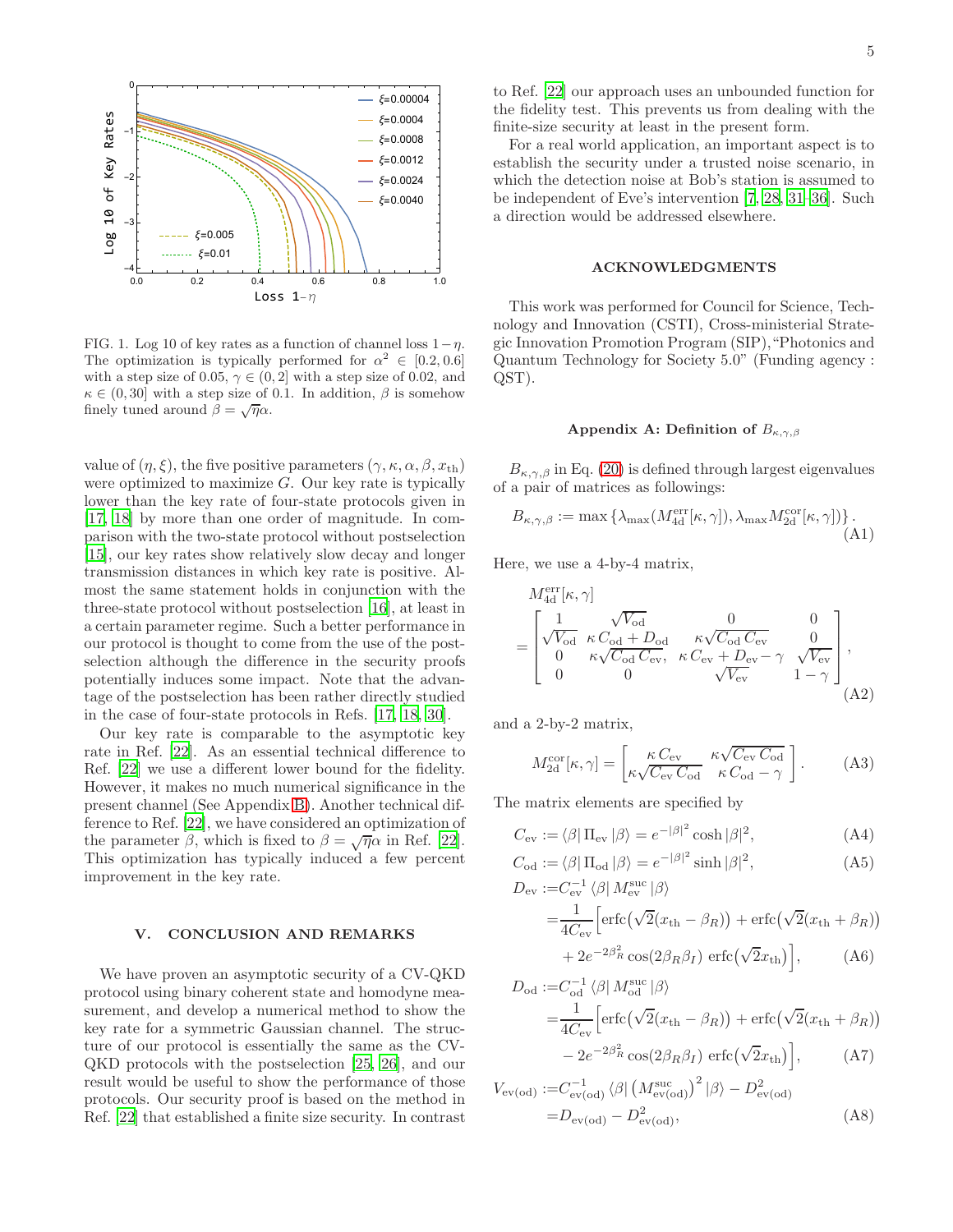

<span id="page-5-12"></span>FIG. 2. Fidelity bounds as functions of excess noise  $\xi$ . Solid curve is the analytic form of the fidelity in Eq. [\(B1\)](#page-5-8). Dashed curve is the bound defined in Eqs. [\(B5\)](#page-5-9) and [\(B6\)](#page-5-10) following Ref. [\[22](#page-6-1)]. Dotted curve is our bound  $1-\xi/2$  in Eq. [\(B3\)](#page-5-11) based on our Theorem 1.

where the operator  $M_{\text{ev}(od)}^{\text{suc}}$  and the function  $\text{erfc}(x)$  are respectively defined in Eqs. [\(14\)](#page-1-11) and [\(47\)](#page-3-8), and we assume the following form for the complex amplitude

$$
\beta = \beta_R + i\beta_I, \qquad \beta_R, \beta_I \in \mathbb{R}.\tag{A9}
$$

### <span id="page-5-7"></span>Appendix B: Comparison of fidelity bounds

Here, we briefly describe typical behavior of our lower bound of the fidelity and the known fidelity bound due to Ref [\[22\]](#page-6-1) in the case of a symmetric Gaussian channel. From Eq. [\(39\)](#page-3-6) we have the following expression to the fidelity

$$
\langle \sqrt{\eta} \alpha | \mathcal{E}(|\alpha\rangle \langle \alpha|) | \sqrt{\eta} \alpha \rangle = \frac{1}{1 + \xi/2}.
$$
 (B1)

- <span id="page-5-0"></span>[1] V. Scarani, H. Bechmann-Pasquinucci, N. J. Cerf, M. Dusek, N. Lütkenhaus, and M. Peev, [Rev. Mod. Phys.](http://dx.doi.org/10.1103/RevModPhys.81.1301) 81, 1301 (2009).
- [2] H.-K. Lo, M. Curty, and K. Tamaki, Nature Photonics 8, 595 (2014).
- <span id="page-5-1"></span>[3] F. Xu, X. Ma, Q. Zhang, H.-K. Lo, and J.-W. Pan, [Rev. Mod. Phys.](http://dx.doi.org/ 10.1103/RevModPhys.92.025002) 92, 025002 (2020).
- <span id="page-5-2"></span>[4] E. Diamanti and A. Leverrier, Entropy 17[, 6072 \(2015\).](http://dx.doi.org/10.3390/e17096072)
- [5] E. Diamanti, H.-K. Lo, B. Qi, and Z. Yuan, [npj Quantum Information](http://dx.doi.org/10.1038/npjqi.2016.25) 2, 16025 (2016).
- <span id="page-5-3"></span>[6] F. Laudenbach, C. Pacher, C.-H. F. Fung, A. Poppe, M. Peev, B. Schrenk, M. Hentschel, P. Walther, and H. Hubel, Adv. Quantum. Tech , 1800011 (2018).
- <span id="page-5-4"></span>[7] S. Fossier, E. Diamanti, T. Debuisschert, A. Villing, R. Tualle-Brouri, and P. Grangier, [New Journal of Physics](http://stacks.iop.org/1367-2630/11/i=4/a=045023) 11, 045023 (2009).
- [8] D. Huang, P. Huang, H. Li, T. Wang, Y. Zhou, and G. Zeng, Opt. Lett. 41[, 3511 \(2016\).](http://dx.doi.org/10.1364/OL.41.003511)<br>R. Kumar, H. Qin, and
- [9] R. Kumar, H. Qin, and R. Alleaume, [New Journal of Physics](http://stacks.iop.org/1367-2630/17/i=4/a=043027) 17, 043027 (2015).

Since the variances of the canonical quadrature operators for the state  $\mathcal{E}(|\alpha\rangle\langle\alpha|)$  are given by

$$
\langle (\Delta \hat{x})^2 \rangle = \langle (\Delta \hat{p})^2 \rangle = \frac{1 + \xi}{4}.
$$
 (B2)

we have the following simple form of the fidelity bound due to Eq. [\(31\)](#page-3-4)

<span id="page-5-11"></span>
$$
\langle \sqrt{\eta} \alpha | \mathcal{E}(|\alpha\rangle \langle \alpha|) | \sqrt{\eta} \alpha \rangle \ge 1 - \frac{\xi}{2}.
$$
 (B3)

Due to Ref. [\[22\]](#page-6-1), the heterodyne statistics gives the following fidelity bound

$$
\langle \sqrt{\eta} \alpha | \mathcal{E}(|\alpha\rangle \langle \alpha|) | \sqrt{\eta} \alpha \rangle \ge \langle \Lambda_{m,r} \rangle (\xi), \tag{B4}
$$

where

$$
\langle \Lambda_{m,r} \rangle(\xi) := \frac{1}{1 + \xi/2} \left[ 1 - (-1)^{m+1} \left( \frac{\xi/2}{1 + r(1 + \xi/2)} \right)^{m+1} \right]
$$
\n(B5)

with

<span id="page-5-10"></span><span id="page-5-9"></span>
$$
(m, r) = (1, 0.4120). \tag{B6}
$$

Figure [2](#page-5-12) shows the fidelity and bounds as functions of the excess noise  $\xi$ . There are no impact difference in the three functions when the excess noise is not significantly high, e.g.,  $\xi \leq 0.2$ . In fact, our bound  $1 - \xi/2$  is equivalent to the fidelity up to the second order of  $\xi$ , and the following relation holds:

$$
\frac{1}{1+\xi/2} \ge \langle \Lambda_{m,r} \rangle (\xi) \ge 1 - \xi/2. \tag{B7}
$$

- <span id="page-5-8"></span>[10] M. Nakazawa, M. Yoshida, T. Hirooka, K. Kasai, T. Hirano, T. Ichikawa, and R. Namiki, [IEEE Journal of Quantum Electronics](http://dx.doi.org/10.1109/JQE.2017.2708523) 53, 1 (2017).
- [11] T. Hirano, T. Ichikawa, T. Matsubara, M. Ono, Y. Oguri, R. Namiki, K. Kasai, R. Matsumoto, and T. Tsurumaru, [Quantum Science and Technology](http://stacks.iop.org/2058-9565/2/i=2/a=024010) 2, 024010 (2017).
- [12] T. A. Eriksson, T. Hirano, B. J. Puttnam, G. Rademacher, R. S. Luteyus, M. Fujiwara, R. Namiki, Y. Awaji, M. Takeoka, N. Wada, and M. Sasaki, [Communications Physics](http://dx.doi.org/10.1038/s42005-018-0105-5) 2, 9 (2019).
- [13] Y. Zhang, Z. Li, Z. Chen, C. Weedbrook, Y. Zhao, X. Wang, Y. Huang, C. Xu, X. Zhang, Z. Wang, M. Li, X. Zhang, Z. Zheng, B. Chu, X. Gao, N. Meng, W. Cai, Z. Wang, G. Wang, S. Yu, and H. Guo, [Quantum Science and Technology](http://dx.doi.org/ 10.1088/2058-9565/ab19d1) 4, 035006 (2019).
- <span id="page-5-5"></span>[14] I. H. L. Grande, S. Etcheverry, J. Aldama, S. Ghasemi, D. Nolan, and V. Pruneri, Opt. Express 29[, 14815 \(2021\).](http://dx.doi.org/ 10.1364/OE.425382)
- <span id="page-5-6"></span>[15] Y.-B. Zhao, M. Heid, J. Rigas, and N. Lütkenhaus, Phys. Rev. A 79[, 012307 \(2009\).](http://dx.doi.org/ 10.1103/PhysRevA.79.012307)